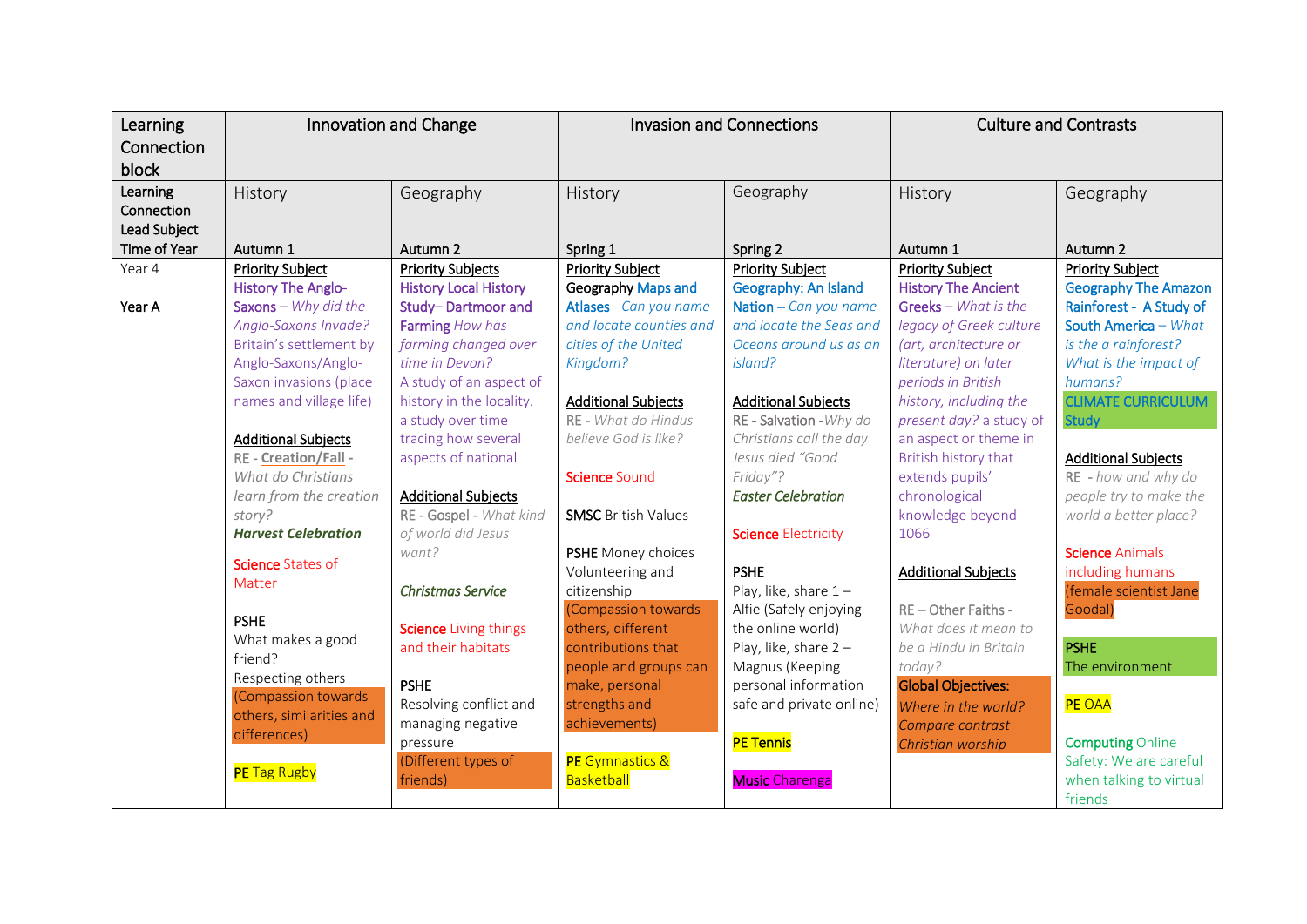|                                              | <b>Music Charenga</b><br>Performance and<br>singing - Harvest<br>MFL (French) -<br><b>Numbers</b>                                                                                                                                                                                                                    | Everyday safety and<br>basic first aid<br>PE Dance & Swimming<br>Music<br>Performance and<br>singing - Christmas<br><b>Computing</b><br>Programming-<br>Publisher (Link to DT)<br>Coding and algorithms<br>Online safety: We are<br>standing up to peer<br>pressure<br>DT Christmas crackers                           | <b>Computing Researching</b><br>effectively<br>Online safety: We are<br>aware that our online<br>content lasts forever<br>$MFL$ (French) – age<br>Art - painting                                                                                                                                                           | Performance and<br>singing - Easter<br><b>Computing</b><br>Online safety: PSHE<br>Lessons                                                                                                                                                                                                    | <b>PSHE</b><br>Play, like, share 3 - fans<br>(Understanding that<br>not everyone is who<br>they say they are<br>online)<br>Managing feelings<br>PE Athletics & Cricket<br><b>Computing Audio and</b><br>Photo editing<br>Online safety: PSHE<br>lessons<br>DT Savoury snacks for a<br><b>Greek feast</b>        | MFL (French) Family -<br><b>Demonstrate diversity</b><br>when representing<br>speakers of the<br>language, e.g. France is<br>a multicultural country,<br>-reflect this is in the<br>resources used. Eg.<br>illustrations to depict a<br>range of diverse<br>families.<br>Art - Printing               |
|----------------------------------------------|----------------------------------------------------------------------------------------------------------------------------------------------------------------------------------------------------------------------------------------------------------------------------------------------------------------------|------------------------------------------------------------------------------------------------------------------------------------------------------------------------------------------------------------------------------------------------------------------------------------------------------------------------|----------------------------------------------------------------------------------------------------------------------------------------------------------------------------------------------------------------------------------------------------------------------------------------------------------------------------|----------------------------------------------------------------------------------------------------------------------------------------------------------------------------------------------------------------------------------------------------------------------------------------------|-----------------------------------------------------------------------------------------------------------------------------------------------------------------------------------------------------------------------------------------------------------------------------------------------------------------|-------------------------------------------------------------------------------------------------------------------------------------------------------------------------------------------------------------------------------------------------------------------------------------------------------|
| Metacognitive<br><b>Skill</b><br>Progression | Planning<br>Inquiring - identifying,<br>exploring and<br>organising information<br>and ideas: Pose<br>questions<br>Pose questions to<br>expand their knowledge<br>about the world<br>Monitoring<br>Reflecting on thinking<br>and process element:<br>Reflect on processes<br>Identify pertinent<br>information in an | Planning<br>Inquiring - identifying,<br>exploring and<br>organising information<br>and ideas: Identify and<br>clarify information and<br>ideas<br>Identify main ideas and<br>select and clarify<br>information from a<br>range of sources.<br>Evaluation<br>Analysing, synthesising<br>and evaluating<br>reasoning and | Planning<br>Inquiring - identifying,<br>exploring and<br>organising information<br>and ideas: Organise and<br>process information<br>Collect, compare, and<br>categorise facts and<br>opinions found in a<br>wide range of sources<br>Monitoring<br>Reflecting on thinking<br>and process element:<br>Reflect on processes | Planning<br>Generating ideas,<br>possibilities and actions<br>element: Imagine<br>possibilities and<br>connect ideas<br>Expand on known ideas<br>to create new and<br>imaginative<br>combinations.<br>Monitoring<br>Reflecting on thinking<br>and processes element:<br>think about thinking | Planning<br><b>Explore situations using</b><br>creative thinking<br>strategies to propose a<br>range of alternatives.<br>Monitoring<br>Reflecting on thinking<br>and processes element:<br>transfer knowledge into<br>new contexts<br>Transfer and apply<br>information in one<br>setting to enrich<br>another. | Planning<br>Generating ideas,<br>possibilities and actions<br>element: Imagine<br>possibilities and<br>connect ideas<br>Expand on known ideas<br>to create new and<br>imaginative<br>combinations.<br>Evaluation<br>Analysing, synthesising<br>and evaluating<br>reasoning and<br>procedures element: |